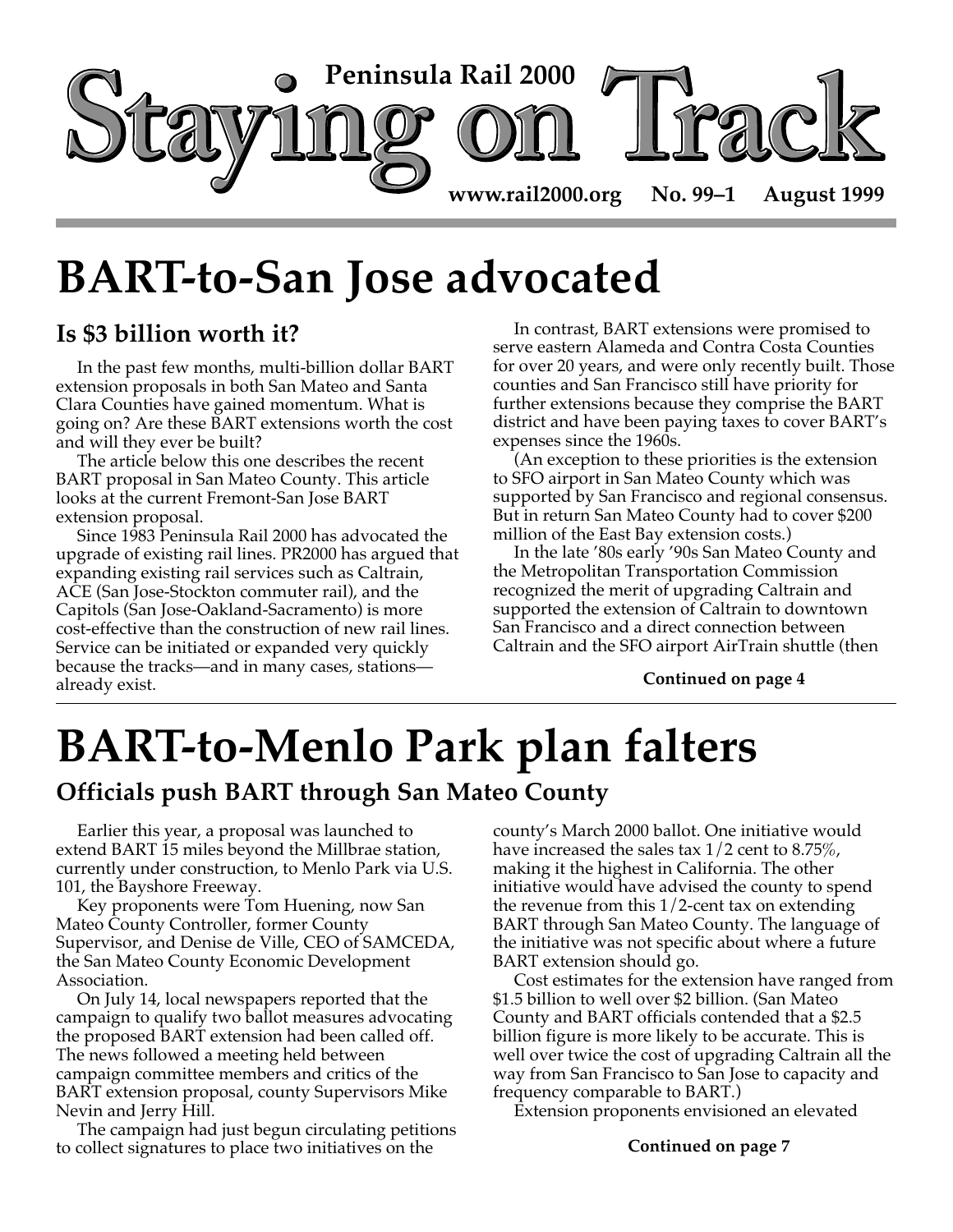# **What is Peninsula Rail 2000?**

PR2000 is a 17-year-old, all-volunteer transit consumer group working to promote an upgraded and expanded Caltrain system to serve the San Francisco Peninsula and San Jose-East Bay corridors. Our goals include increasing Caltrain frequency from the present commuter service to transit level (comparable to BART and light rail: 20 hour/day, seven days/week), converting Caltrain from diesel to electric propulsion, extending it to downtown San Francisco, expanding ACE and Amtrak Capitol train service in the East Bay, and building the proposed high speed rail line between the Bay Area and Southern California.

Board of directors: Adrian Brandt, President (Redwood City); Sylvia Gregory (San Bruno); Richard Mlynarik (San Francisco); Margaret Okuzumi (Sunnyvale); Russell Reagan (San Francisco); Paul Wendt (Belmont). *See www.rail2000.org for contact info.*

### **Staying on Track, No. 99-1, August 1999**

Staying on Track, a publication of Peninsula Rail 2000, is back after a long hiatus. We encourage your contributions. Articles and letters should be submitted no later than the last day of the month for consideration for the next newsletter. E-mail to russellr@sfsu.edu, okuzumi@cepheid.com, or fax to (408) 732-8712.

## **A Word from Our Board Members**

### *by Margaret Okuzumi*

Lots of stuff is happening here at PR2000 and in transportation decisions in our larger community. Major news in the last month has included a proposed BART extension down highway 101 to Menlo Park, decisions on the routing of high speed rail, and a call for extending BART to San Jose from Fremont.

People are so fed up with congestion that politicians, taking the heat, are eager to press on with decisions. Decisions that are imposed on us may or may not be good for the future of fast, convenient rail service on the Peninsula.

As never before, the need is urgent for groups like Peninsula Rail 2000 to develop and present a new vision for rail service in the Bay Area. Instead of passively letting others make the decisions for us, we need to be pro-active in presenting that vision to politicians, business people and the general public.

A few of our members have been working on presenting this new vision. See the back page of this newsletter for member Clem Tillier's image of the electrified "Bay Express" train.

Board members have been thinking about how to make our organization more pro-active. For those of you who missed our general meeting in July, we



*Kaitilin Gaffney of Greenbelt Alliance speaks at pro-Caltrain press conference in San Jose on April 29. Also in photo, from right to left, are Irvin Dawid (Sierra Club and PR2000), SJ Mercury-News reporter Gary Richards, Bill Michel (Sierra Club and PR2000), David Coale (Bay Area Action). Photos by Rachel Peterson, Urban Ecology.*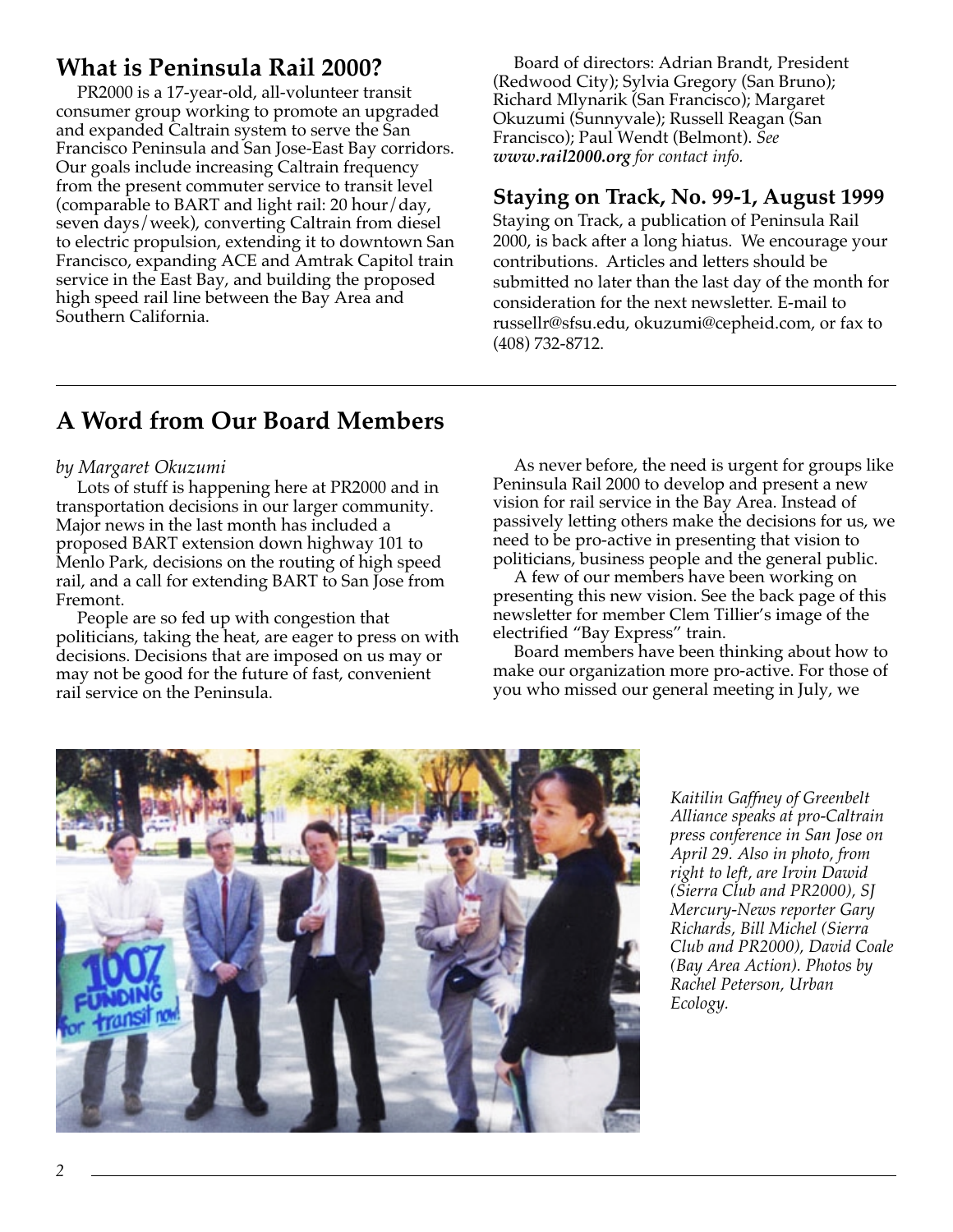# **Volunteers Needed!**

Peninsula Rail 2000 needs volunteers who have the following skills:

- Marketing
- Presentation
- Analytical/business skills
- Lobbying skills
- Graphic design
- Rail systems knowledge

But the most important qualification is your enthusiasm to help us get our message out to decision makers and the general public. We'll even train you in some cases. We need help publicizing PR2000's positions at Caltrain special events; with surveying the public for receptiveness to our vision, giving public presentations, lobbying politicians and business leaders, writing letters, handing out flyers—you name it. 2-10 hours of your volunteer time a month is worth more to us than money (though we need money!) and makes a bigger impact.

Help the Peninsula/South Bay get the improved rail service it deserves. To find out more specifically how you can help, call Margaret Okuzumi at (408) 541-4191 x257 or e-mail okuzumi@cepheid.com. Thanks.



*PR2000 board members Richard Mlynarik and Margaret Okuzumi present the Choo-Choo award to the Caltrain Joint Powers Board. This mock ceremony showing displeasure with the JPB's lack of commitment to electrification occurred as part of a press conference about Caltrain funding. Participants asked the Metropolitan Transportation Commission to fund Caltrain's capital shortfall as MTC had done for BART. MTC staff had recommended diverting funds designated for the Caltrain's downtown SF extension. Participants also asked the JPB to make electrification the top priority of Caltrain's Rapid Rail plan. The event was organized by the Bay Area Transportation and Land Use Coalition prior to a special MTC meeting of in San Jose on April 29.*

### **From Our Board Members** *…continued*

tried an experiment, changing the meeting format. Usually we have announcements, a speaker presents on a topic, and then we have  $Q \& A$  afterward.

After the usual meeting announcements, we split into three groups:

• Caltrain improvements group, primarily technically oriented and intended to feed technical info/facts to the other groups.

• Political strategies group whose purpose is to meet with decision makers, decide endorsements, and figure out political strategy up and down the Peninsula.

• Media/outreach group to disseminate information to the outside world through press releases, letters to the editor, presentations to neighborhood groups, internet, etc.

Many people had doubts as to how well the format would work. However by most accounts, the meeting was a success. Many good ideas were

shared and enthusiasm generated. We will be trying this meeting format every once in a while in the future.

The political strategies group settled on focusing on two major tasks: compiling a list of major political, business, and civic leaders who have influenced the course of Caltrain and studying how the JPB is organized. The improvements group generated a long list of areas in which fact sheets should be prepared. The media/outreach group discussed making linkages to various constituencies.

We are off to a good start, but much more is needed to follow up so that Peninsula Rail 2000 will be effective. We need for more members to get involved. If you are interested in joining or in chairing a particular committee please call Margaret Okuzumi at (408) 541-4191 x257.

*Margaret Okuzumi is Peninsula Rail 2000's newest elected board member.*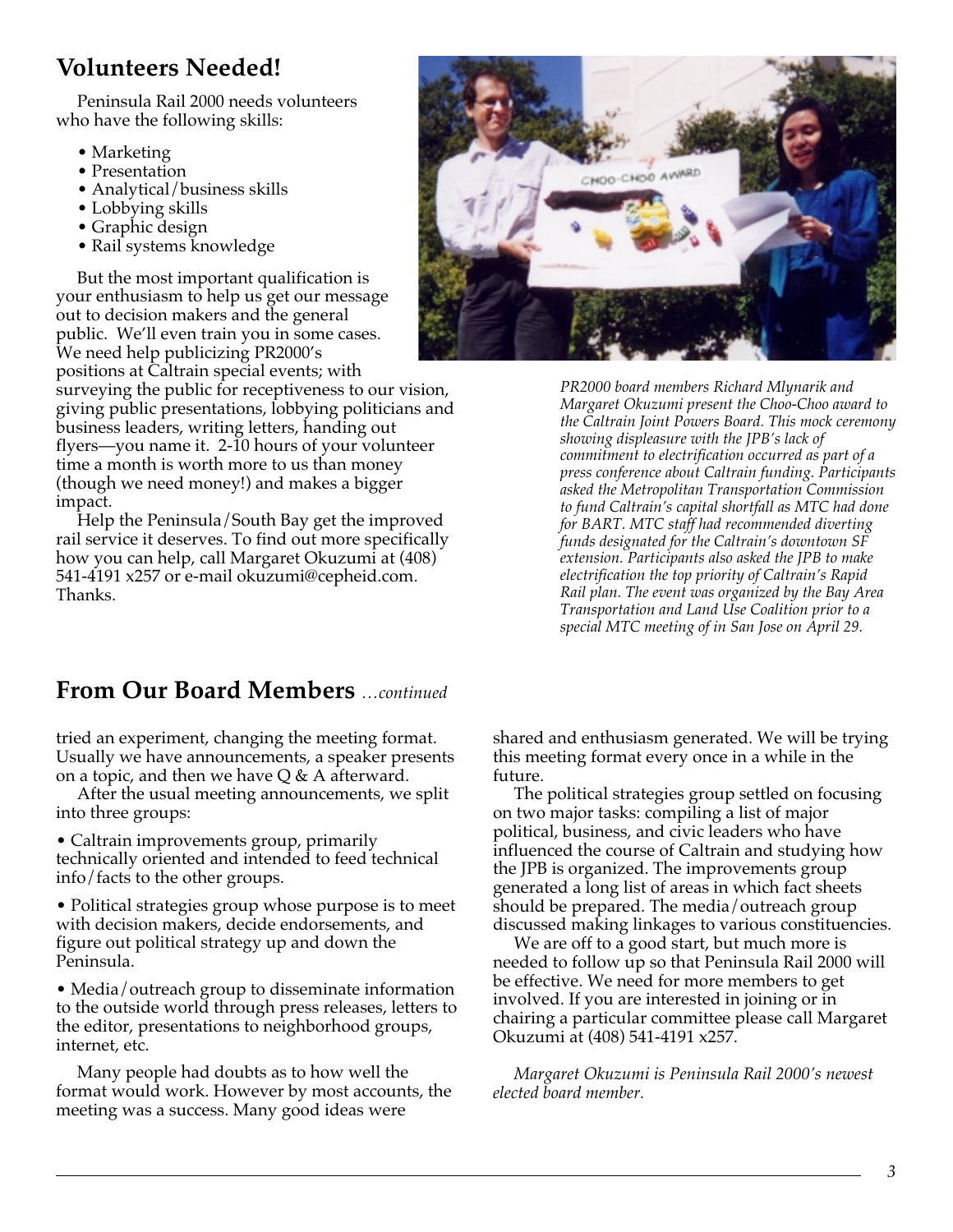## **BART to San Jose?** …from page 1

known as the airport people mover). The Joint Powers Board responsible for Caltrain made plans to electrify the system by 1996. Electrification would make Caltrain cleaner, quieter, cheaper to operate, enable more frequent service, and it would improve operating performance and reliability.

Caltrain electrification cost estimates range from \$190 million to \$375 million. The Menlo Park BART extension is estimated to cost \$2.5 billion, and a San Jose-Fremont extension \$3 billion. These may even be conservative estimates.

In 1992 and 1993, Santa Clara County recognized that extending BART from Fremont to Santa Clara would be too costly and backed down from participating in such a project. Instead the county placed priority on light rail or commuter rail (the same technology as Caltrain), as the mode for a future extension to Fremont/Union City.

Plans for such an extension faltered for four years due to a court ruling against the 1992 Measure A half-cent transportation sales tax. \$52 million for San Jose-Union City commuter rail proposal was included in the Measure  $A/B$  half-cent sales tax passed by voters in 1996. (This tax was upheld by the State Supreme Court last year.)

Last Fall, Altamont Commuter Express (ACE) initiated service from Stockton, Livermore, and Pleasanton to serve the Fremont-San Jose corridor with two weekday round trips. Since 1991, Amtrak's Capitol trains have operated three daily round trips between San Jose, Oakland and Sacramento via Fremont.

Despite the long lead times and staggering costs of BART extensions, and compelling advantages to expanding existing rail services, BART extensions have continued to be favored. Political support in San Mateo and Santa Clara Counties for southern BART extensions tends to resurface every few years.

For some years now, mayor Ron Gonzales of San Jose and mayor Gus Morrison of Fremont have supported extending BART south from its current Fremont terminus. Gonzales, who became mayor in last November's election, has been a believer in BART to San Jose for many years.

In the late '80s and early '90s studies were conducted to determine the best alignment for BART into downtown San Jose. These plans were scrapped in 1992 due to disagreements between Santa Clara County and BART officials over funding. A major sticking point was that because Santa Clara County was not a member of the BART district providing tax revenue since BART began collecting taxes, it owed a "buy-in" fee which might be \$1 billion or more.

This summer Gonzales, Morrison, and Alameda County and BART officials dusted off plans for the \$3 billion Fremont-San Jose BART extension. Local

leaders and the public typically support BART extensions until details about local funding sources and likely construction impacts are publicized.

For example, the proposal in San Mateo County in June and July to extend BART to Menlo Park generated stiff opposition from local officials as well as from BART officials. Among other factors, the proposal included a ballot measure for a half-cent sales tax increase, as well as specific details of the extension's alignment. BART officials opposed the plan because BART is already challenged to secure funding for the SFO/Millbrae extension and rehabilitation of its current system.

Will Gonzales and other BART-to-San Jose supporters present a serious plan to raise county funds for the required local contribution to this \$3 billion project? If they do, rail advocates are concerned that it would jeopardize the proposed Measure A/B commuter rail to Union City. BART construction impacts, especially in downtown San Jose, are also likely to generate opposition.

*Peninsula Rail 2000 and other grassroots organizations have argued that upgraded, standard gauge rail service (such as the "Bay Express" pictured on the back page) could provide service comparable to BART sooner and for a fraction of the cost, because it would build incrementally on existing passenger train service. We are seeking volunteers (see page 3) to help promote this proposal to the public and local government and business leaders.*

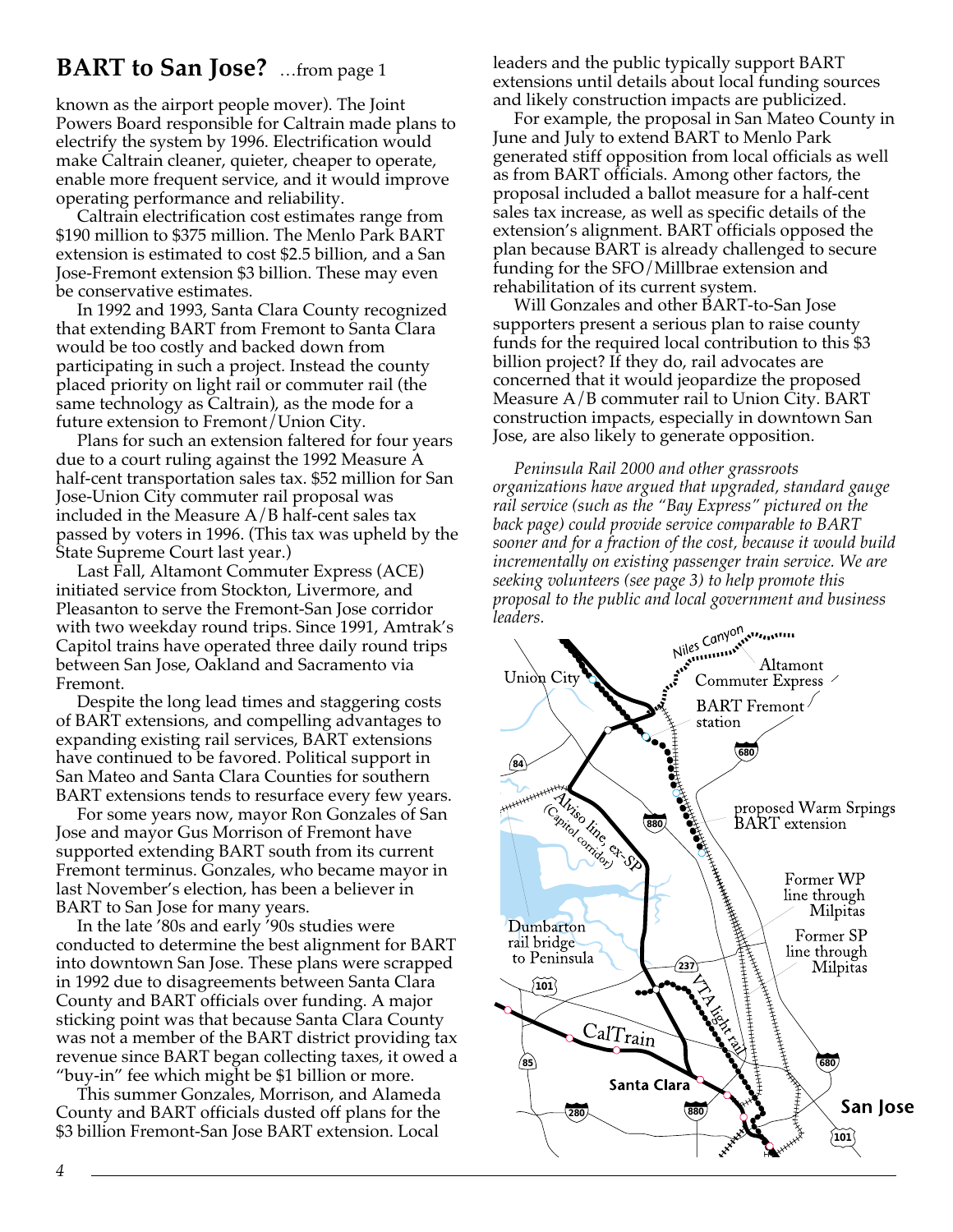# **Calendar of events**

### **Monday, August 9, 7:05-8:30 PM Peninsula Rail 2000 meeting to discuss Caltrain construction and rehabilitation projects**

Caltrain JPB engineering staffers **Darrel Maxey** and **Kate Leiga** will speak at the August Peninsula Rail 2000 meeting.

Questions and concerns have been raised about the design and advisability of ongoing and planned rehabilitation and construction projects along the Caltrain right of way. After a brief overview of the projects, the presenters will hold a "question and answer" session for meeting attendees. This will allow Caltrain observers and engineering staff to learn about and respond to each other's questions and concerns.

The meeting begins and ends so that arrival and departure via Caltrain from the north or south is convenient. An optional \$7 buffet-style soup, salad and sandwich dinner is available.

Upcoming PR2000 meetings: Monday, September 13; Monday, October 11. Call (650) 961-4493 for updates, or see our web site: **www.rail2000.org.**

### **Wednesday, August 11**

**SamTrans public hearing on proposed for bus route changes** effective summer 2000. 2 PM at the SamTrans headquarters, 1250 San Carlos Avenue in San Carlos. SamTrans will hold additional community meetings to explain its August 1999 changes and help people adjust their commutes.

### **Saturday, August 14 Activists' Skills Workshop**

Sponsored by San Francisco Bicycle Coalition. 312 Sutter St., #500 @ Grant, San Francisco, 10 am-4 PM Free (Bring money for lunch) This free, day long workshop will help you to become a more effective activist, no matter what your political passion. Hear advice from experts on how to lobby politicians effectively, how to get your message heard through the media, how to strategize to get what you want, and more. Join local experts—including media pros, proven lobbyists, and political strategists—for this hands-on event. Please RSVP to Leah at 415-431-BIKE, x-2

*Map on facing page:* Rail routes between San Jose and Union City. Mayor Gus Morrison of Fremont advocates the Warm Springs BART extension in his city. VTA favors the SP Milpitas line for its proposed commuter rail service which would be funded by Santa Clara County Measures A/B. The Alviso line is already used by ACE and the Amtrak Capitols.

# **Member responds to "BART Myopia"**

*The following letter appeared in the Monday, July 12 Palo Alto Daily News, in response to a previous letter supporting a BART extension to Menlo Park:*

Preston Brown of Menlo Park suffers from an unfortunately common ailment: BART myopia.

The proposed extension of BART to Menlo Park is possibly the most costly and inefficient solution to bringing high-capacity rail transit through San Mateo.

While there is no question that the Bay should be ringed with high-capacity rail transit, doing it with BART is a losing proposition.

Cheaper solutions exist that have BART beat in speed, comfort, frequency and throughput. Need an example? Ride on the Paris RER.

SamTrans itself already figures it will cost an astronomical (almost comical?) \$170 million per mile for the Menlo extension. While that may be a bargain compared to the \$220 million per mile cost of the Millbrae extension, it is about *five* times more expensive on a per-mile basis than equivalent systems being built in Europe.

That is why San Mateo County residents like Preston Brown should forget about BART and demand a standard, state of the art, high-capacity rail system.

Such a system can incrementally replace the woefully inadequate Caltrain and take full advantage of an existing (and paid for) rail transit corridor with incredible untapped potential.

It is myopic and unrealistic to automatically equate quality rail transit with BART. Rather than pursue the pipe dream of BART to San Jose, let us put our resources towards a standard, state of the art, high-capacity rail system that serves the entire Peninsula.

Clem Tillier, Mountain View

# **Please fill out member survey**

We want to hear from all of our members. A one-page survey was distributed at the July PR2000 member meeting, and is being mailed to all members with the August newsletters. Please take a few minutes to fill out the survey and fax it in to (408) 732-8712, mail it to PR2000 (see address on back page), or bring it with you to our August 9 meeting in San Carlos. Thanks.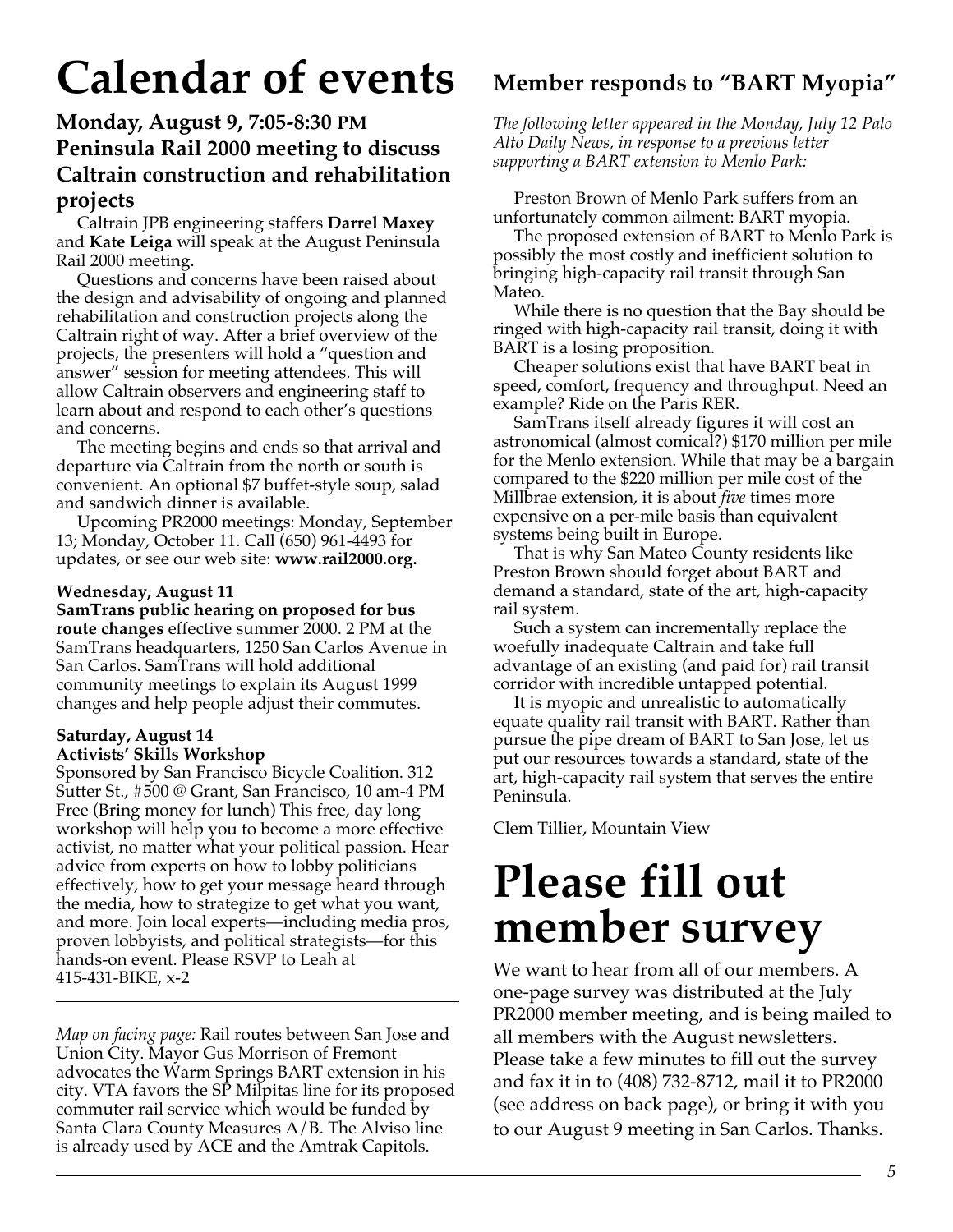# **Rail service to Monterey County Planned**

*(based on a July 15 article in the San Jose Mercury-News)*

On July 14 Gov. Gray Davis signed SB 886 to establish new passenger rail service to Monterey County. Sponsored by state Sen. Bruce McPherson, R-Santa Cruz, SB 886 enables the Transportation Agency for Monterey County (TAMC) to contract with Caltrans and Amtrak to initiate passenger service for tourists from San Francisco and San Jose to the Monterey Peninsula.

Plans call for one daily round trip beginning next year or in 2001. The proposed round-trip fare is \$30. Trains would terminate in Seaside, a few miles north of Monterey. The running time would be two hours, 45 minutes. One train would be used. With one train, it would be possible to operate an additional round trip once more funding became available.

distance from San Jose to Monterey.

TAMC also will need to identify the equipment that will be used and come up with \$5 million in initial operating subsidies. State funding in next





*The Spanish-designed Talgo train made a demonstration run on June 12 from San Francisco to Fort Ord in Monterey County. The Talgo has a passive tilt design which enables it to travel faster around curves. Talgos designed for Amtrak now serve the Northwest corridor between Eugene, Oregon, Seattle and Vancouver, B.C. The Talgo train pictured here on display at Fort Ord is slated for service between L.A. and Las Vegas (photos by Russell Reagan).*

The state has set aside \$17 million to help fund rail service sponsored by TAMC, Caltrans and Amtrak. Monterey County officials are required to pursue a firm plan for rail service by next year in order to keep control of the funds. County officials already have received \$450,000 for preliminary work.

One of the hurdles to implementing service is to reach an agreement with Union Pacific, which controls a large segment of the rail route: the entire year's budget may be sought for this. TAMC plans to use either the "California cars" now used on the Capitol trains, or a Talgo train like the one operated on the demonstration ride on June 12 and pictured on this page.

TAMC also is interested in an extension of two Caltrain round trips at commute times from Gilroy to Salinas. Four weekday round trips currently serve Gilroy. Some of the \$17 million could be used for this project, if county officials favor it.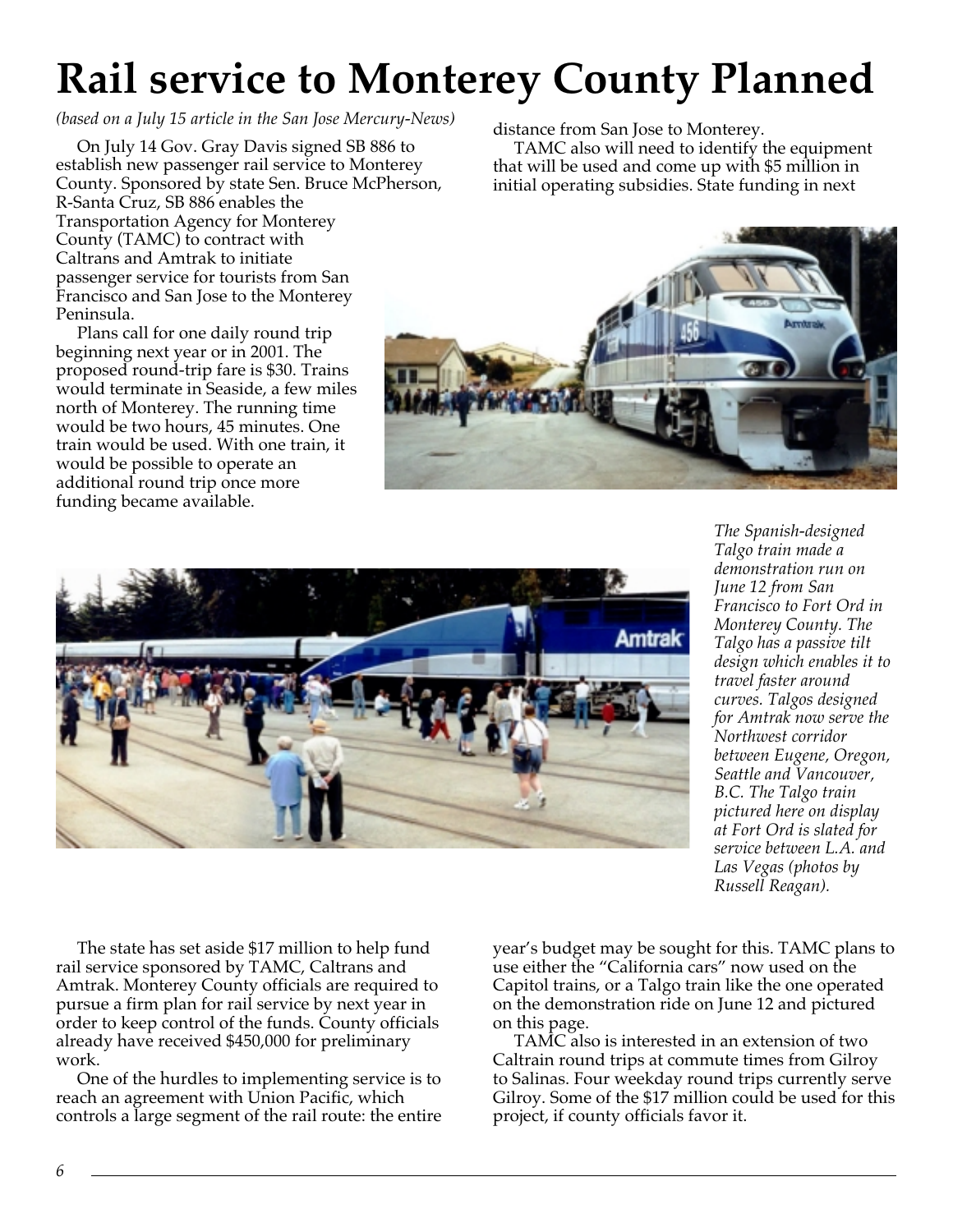### **BART-to-Menlo Park plan** …from page 1

BART line along the median of the Bayshore Freeway with four stations south of Millbrae at the following locations along the freeway: San Mateo, Belmont/San Carlos, Redwood City, and Menlo Park near Willow Road or Marsh Road.

They also envisioned a connection to Caltrain just south of Marsh Road in Menlo Park, via a branch line off the Caltrain's line. No service is yet provided on this branch line which connects to the Dumbarton rail bridge to Fremont. A Caltrain extension via this line to the East Bay was not included in the SAMCEDA proposal.

(A map of the proposed route can be found at www.rail2000.org/pr2000/samceda-bart.html)

### **The plot thickens**

The proposal was opposed by BART directors James Fang and Dan Richard. The City of Menlo Park at the end of June passed a resolution against it. San Mateo County Supervisors Mike Nevin and Jerry Hill were two leading critics of the proposal.

Fang and Richard wrote to Huening and de Ville that BART's "plate is full." They, like Nevin and Hill, expressed concerns that the timing of the initiative threatened funding for the BART's Millbrae/SFO extension and other priorities such as system-wide renovation and seismic retrofit programs.

Two disturbing revelations undermined the credibility of the proponents of the BART extension to Menlo Park:

First, The San Mateo County Transportation Authority engineers arrived at \$2.5 billion for the cost of the project—\$1 billion higher than what proponents claimed. Soon it was learned that the \$1.5 billion cost figure was a "back-of-the-envelope" calculation by an engineer formerly with the Millbrae/SFO extension project. Contrary to de Ville's statements, it was not a calculation by a bonafide BART engineer.

Second, neither ballot measure circulated by SAMCEDA contained any mention of the Millbraeto-Menlo Park routing. It only specified "a BART extension through San Mateo County...." In the July 6 edition of the San Mateo County Times, columnist John Horgan noted that the proposed tax increase also would open up an additional source of funds for the Millbrae/SFO extension. The latter project now faces at least a \$300 million funding shortfall. According to Horgan, Huening acknowledged that the initiative was worded this way to address potential funding needs of the Millbrae/SFO project.

Furthermore, the tax initiative, unlike other such tax proposals, would have had an indefinite lifespan. It contained no "sunset clause."

### **The denouement**

Business leaders evidently lost confidence in de Ville and SAMCEDA. County supervisors voted to withhold the county's annual \$5,000 dues to the association, pending a promise that none of the money would be spent on any political activities or campaigns.

A major effort of SAMCEDA was the Economic Vitality Partnership (EVP), an alliance of business and local government financed by equal donations from the county, the cities and the SAMCEDA. EVP was established to attract business to the county. Its emphasis is now changing to address the housing and transportation crunches in the county due to economic growth.

Jerry Hill, citing discomfort with the way de Ville and her staff were managing the partnership, announced that the EVP will move out of the association's offices in San Mateo, and that SAMCEDA staff would no longer work on it.

The EVP will now, however, operate independently and will be overseen by a steering committee comprised of area civic and business leaders. According to Nevin, the EVP will spend one year examining the issues of traffic and mass transit in the county and will hold public hearings in order to solicit public input.

County Supervisor Mike Nevin has emerged as an important player in this current effort to define the future of transportation in San Mateo County. Even though Nevin serves on the Joint Powers Board which runs Caltrain, he has not consistently supported Caltrain upgrades. He publicly stated that he prefers Caltrain's right of way for a future Peninsula BART alignment.

In March Nevin supported a \$72 million loan from SamTrans to BART to cover escalating costs of the Millbrae/SFO extension. Caltrain supporters strongly opposed this bailout, and questioned whether SamTrans ever would be repaid. It is a fair assumption that Nevin has been concerned about the repayment. This may have been a factor in his opposition to the BART-to-Menlo Park initiatives.

*What You Can Do: Upgrading Caltrain offers a superior alternative to the automobile. If we choose instead to wait for a BART extension someday, the general salestax-paying, congestion-weary public will suffer the consequences. Peninsula Rail 2000 needs help from members to present our vision for rail on the Peninsula now and sell it to business leaders and decision makers.*

*We are demanding that representatives from transit advocacy groups be included in the Economic Vitality Partnership meetings. Also we need to generate a large turnout of supporters when public hearings are held. We need your volunteer energies to help with planning, lobbying and outreach. Please contact Margaret Okuzumi at (408) 541-4191 x257.*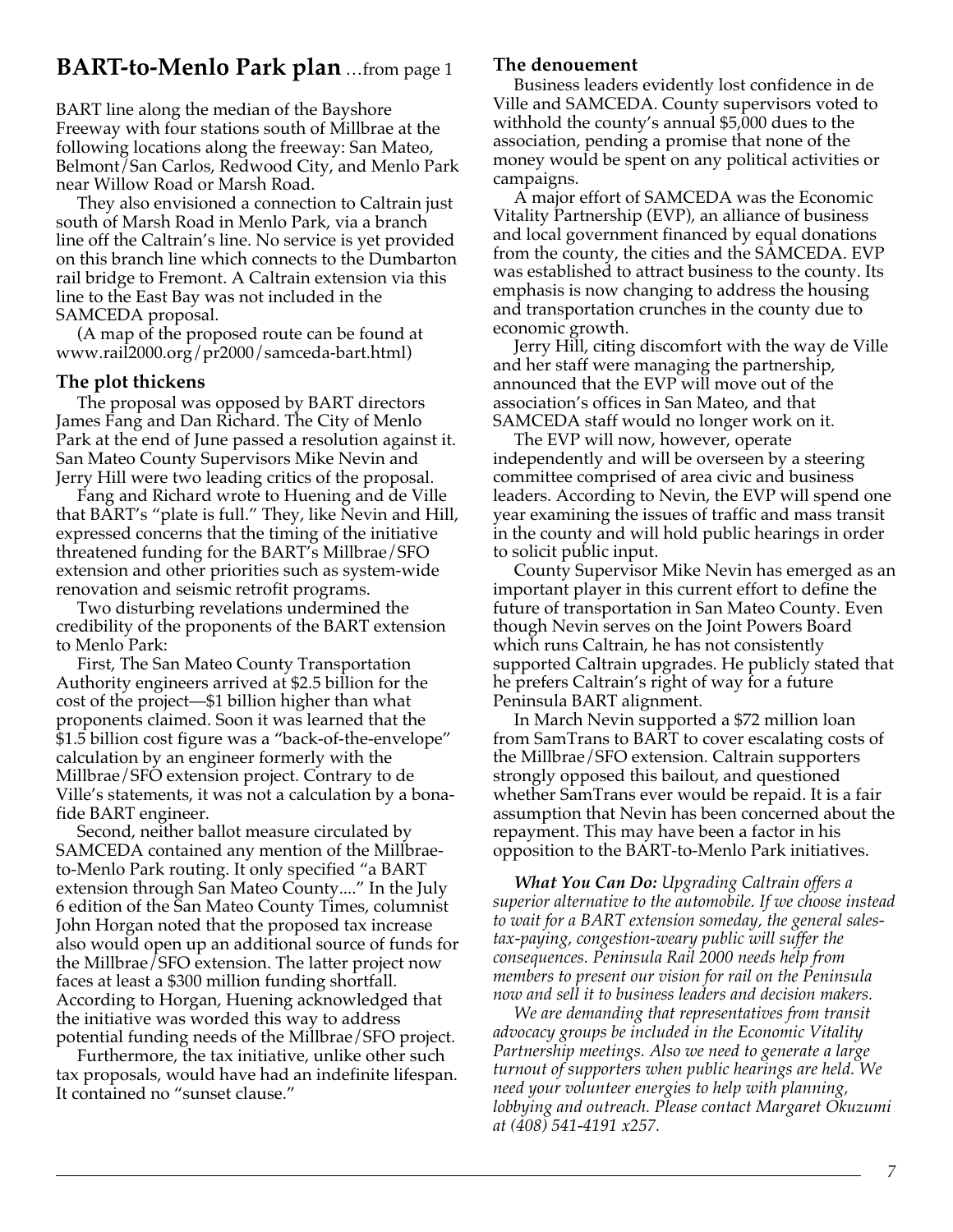# **SF Caltrain Extension Campaign Seeks Donations**

The Caltrain-to-downtown ballot initiative will appear on this November's San Francisco ballot. It is an ordinance that would make it official city policy to extend Caltrain to downtown. It also would require that city officials and agencies seek the necessary funding to build the project. It specifies potential funding sources, but does not require that any specific funding source be used. It also prohibits the city and its agencies from making any decision that allows construction that would obstruct the right-of-way needed to build the extension or the rail terminal at First and Mission Streets.

As a direct result of qualification of the citizen's initiative for this November's ballot, the Mayor and the Board of Supervisors in March enacted legislation which supports the Caltrain extension and related projects including making the Transbay

> *Tunnel under Rincon Hill proposed for the Caltrain SF extension (see www.arch21.org/A21DTX/ TTTDTX.html)*

Terminal at First and Mission Streets the Bay Area's rail/transit hub. This reversed the city's previous policy.

However until very recently, Caltrain and its proposed downtown extension had been all but ignored by San Francisco elected officials. Considering the events over the past several years, another reversal of policy could easily occur, hence the need for the SF Caltrain initiative.

The S.F. downtown extension campaign needs your financial support! Help us achieve a strong electoral mandate for extending Caltrain to the Transbay Terminal in San Francisco this November! Contributions can be made in care of Peninsula Rail 2000. Make checks out to Peninsula Rail 2000 and write in the memo line: "FOR DTX CAMPAIGN." (For any contribution of \$100 or more, we are required to record your name, address, your employer, and your employer's address. Please include this information as appropriate.) Thanks.



# **Conservatives should favor quality transit, report says**

A new study by the conservative Free Congress Foundation and the American Public Transit Association finds that high quality rail transit can compete effectively with the car for work and recreational trips. Citing examples of transit success around the country, authors Paul Weyrich and William Lind counter arguments commonly used by conservative groups who oppose transit.

The unlikely transit advocates note that transit's effectiveness is often wrongly measured as total trips on public transportation. Instead, the authors propose the value of transit should be calculated in transit competitive trips, or trips utilizing high quality transit. The study also document trends in increasing transit use among middle and upper income suburbanites to substantiate their argument that public transit is a conservative interest.

To read the report, visit www.apta.com/info.

# **Visit PR2000 on the web New at www.rail2000.org**

Much more information can be found on PR2000's web site, including many back issue articles from this newsletter, and maps of rail proposals. Here are some highlights of recent additions to the contents:

• Description of the recent proposal to extend BART to Menlo Park, with a map of the proposed alignment, links to several newspaper articles, and critique: www.rail2000.org/pr2000/samceda-bart.html

• "Losing our way to the airport," a critique of the planning and decisions behind BART's Millbrae/SFO extension now under construction (also appeared in Public Affairs Report, published by the Institute of Governmental Studies), by PR2000 member Peter Lydon: www.rail2000.org/pr2000/lydon7-99.html

• Caltrain's Rapid Rail plan, proposed electrification, and other Caltrain developments. Details the events surrounding the approval of the Rapid Rail plan in May: www.rail2000.org/issueupdate.html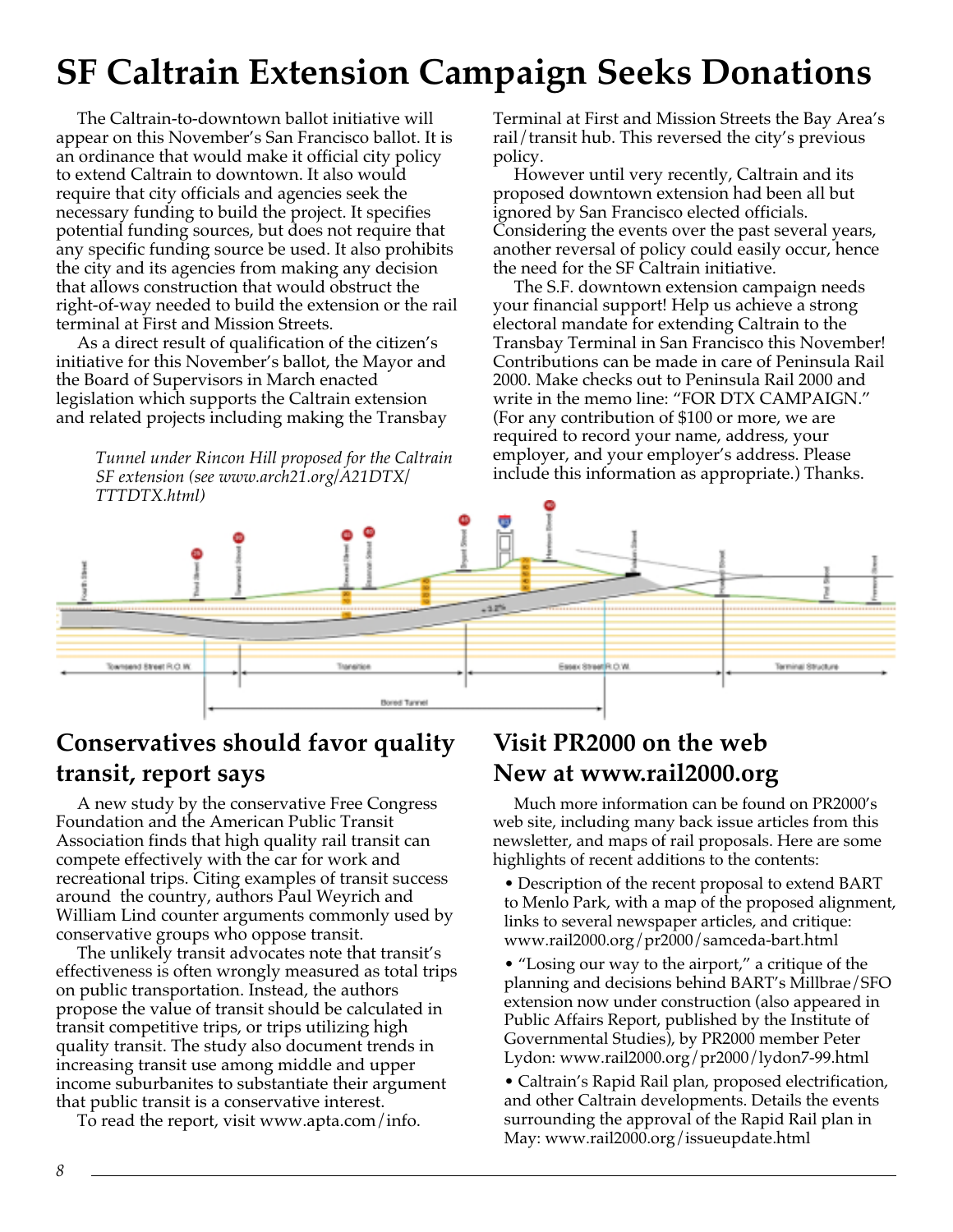# ✔ *Yes!* **I support improving Caltrain and Regional Transit!**

I support PR2000's efforts to promote a regional transit system by upgrading Caltrain to BART-level service and extending it to downtown San Francisco, improving connections between buses, trains, and other transit modes, and establishing commuter rail between the East Bay and San Jose.

| I'm enclosing a contribution to<br>help fund PR2000's programs. | 9908ST                                                                                                                                                                                                                         | below, or call our 24-<br>hour message/newsline |
|-----------------------------------------------------------------|--------------------------------------------------------------------------------------------------------------------------------------------------------------------------------------------------------------------------------|-------------------------------------------------|
| Voting membership levels:                                       | I can help by:                                                                                                                                                                                                                 | for more information:<br>650-961-4493           |
| $\Box$ \$15 Student/low income<br>$\Box$ \$35 Regular           | $\Box$ Phoning or writing local politicians when<br>you tell me about an important transportation<br>issue<br>$\Box$ Volunteering two hours a month (or more)                                                                  | Peninsula Rail 2000                             |
| $\Box$ \$50 Sponsor                                             |                                                                                                                                                                                                                                | 3921 East Bayshore Road<br>Palo Alto, CA 94303  |
| $\Box$ \$75 Sponsor                                             |                                                                                                                                                                                                                                |                                                 |
| $\Box$ \$100 Patron                                             |                                                                                                                                                                                                                                |                                                 |
| $\Box$ \$250 President's club                                   | Address and the contract of the contract of the contract of the contract of the contract of the contract of the contract of the contract of the contract of the contract of the contract of the contract of the contract of th |                                                 |
| $\Box$ \$ Other                                                 |                                                                                                                                                                                                                                |                                                 |
| We welcome all contributions.                                   |                                                                                                                                                                                                                                |                                                 |
| Voting memberships start at<br>\$15 or \$35, as applicable.     |                                                                                                                                                                                                                                |                                                 |
|                                                                 |                                                                                                                                                                                                                                |                                                 |

# **Caltrain rider update**

# *\$5 weekend fares*

Caltrain will charge \$5 instead of \$9 for its weekend passes from July 30 through Oct. 31 to compensate for inconvenience during construction (see article below). In addition to being valid for unlimited rides on Saturday and Sunday, the Weekend Pass also will be valid on Friday Trains 84, 85, 86, 87, 89 and 90.

## **Bus Substitution in San Francisco on Weekends**

*(from Caltrain press release, July 19, 1999)*

Caltrain will not operate direct train service to or from San Francisco stations starting Friday evening, July 30, and continuing for 11 weekends, until Oct. 10.

Caltrain will provide two express bus routes, one bridging the San Francisco & South San Francisco stations, and the other bridging the 22nd Street & South San Francisco stations. The buses will accommodate wheelchairs and bicycles. The ride for passengers traveling to and from San Francisco will increase by approximately 10 minutes. Due to vital

track work in two train tunnels in San Francisco, Caltrain cannot operate trains through the work areas.

*Mail to the address*

During the tunnel closure, trains will continue to serve the Bayshore station from the south, however, arrival and departure times will be adjusted by 10 minutes.

Passengers wishing to travel between the San Francisco (Fourth and King streets) and 22nd Street stations should take Muni Line 15. For service between the San Francisco and Bayshore stations, Line 15 also provides the best alternative.

Caltrain will operate on its regular weekend timetable between the South San Francisco and Tamien stations.

Special timetables for Friday evening and weekend travel between July 30 and Oct. 10 soon will be available at staffed stations or by calling 1.800.660.4287. Caltrain also will post the timetable at www.caltrain.com.

y